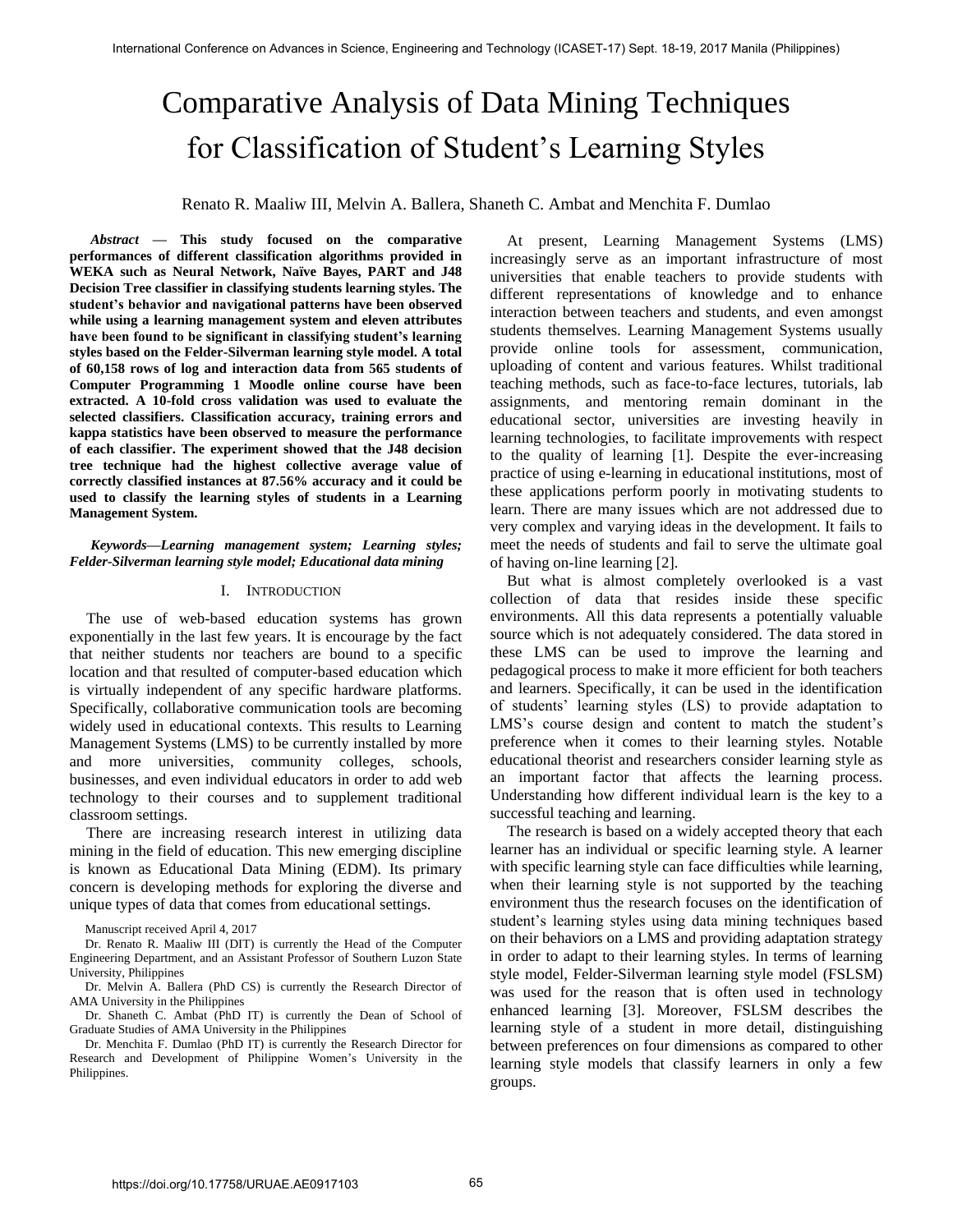# II. RELATED LITERATURE

# *A. Learning Styles*

A learning style is a student's consistent way of responding to and using stimuli in the context of learning. Reference [4] defines learning styles as the composite of characteristic cognitive, affective, and physiological factors that serve as relatively stable indicators of how a learner perceives, interacts with, and responds to the learning environment. Reference [5] defines learning style as those educational conditions under which a student is most likely to learn. They are not concerned with what learners learn, but rather how they prefer to learn. Learning styles are points along a scale that help discovers the different forms of mental representations. When individual tries to learn something new they prefer to learn it by listening to someone, talking to someone, or perhaps they prefer to read about a concept to learn it, or perhaps would like to see a demonstration.

Learning styles can be defined, classified, and identified in many different ways. It can also be describe as a set of factors, behaviors, and attitudes that enhance learning in any situation. How the students learn and how the teachers teach, and how the two interact with each other are influenced by different learning styles. Each person is born with and has certain innate tendencies towards a particular style, and these biological characteristics are influenced by external factors such as cultures, personal experiences, and developments. Each learner has a different and consistent preferred ways of perception, organization and retention.

These learning styles are the indicators of how learners perceive, interact with, and respond to the learning environments. Students have different styles of learning, and they learn differently from one another. There are sufficient evidences for the diversity in individual's thinking and ways of processing various types of information, and shown that students will learn best if taught in a method deemed appropriate for their learning style [6].

### *B. Felder-Silverman Learning Style Model*

One of the most widely used models of learning styles is the Index of Learning Styles (ILS) [7] developed by Richard Felder and Linda Silverman. The Felder-Silverman Learning Style Model (FSLSM) unlike other model is based on tendencies, indicating that learners with a high preference for certain behavior can also act sometimes differently. FSLSM [8] is used very often in advanced learning technologies and technology-enhanced education. According to reference [9], the FSLSM model is most appropriate for multimedia courseware and online-teaching. Reference [10] confirmed this by conducting a comparison of learning models with respect to the application in Web-based learning systems. The result of their research confirmed that the use of FSLSM is the most appropriate model for technology-enhanced education environments. There are four dimensions in FSLSM such as Perception, Input, Information Processing and Understanding. Each learner is characterized by a specific preference for each of these dimensions.

These dimensions are based on major dimensions in the field of learning styles and can be viewed independently from each other. They show how learners prefer to process

(active/reflective), perceive (sensing/intuitive), receive (verbal/visual), and understand (sequential/global) information. While these dimensions are not new in the field of learning styles, the way in which they describe a learning style of a student can be seen as new and innovative. While most learning style models, which include two or more dimensions, derived statistically prevalent learner types from these dimensions such as the models by Myers-Briggs [11], Gregorc [12] , Kolb [13], and Honey and Mumford [14].



Fig. 1. Felder-Silverman learning style model.

The *active/reflective* dimension is analogous to the respective dimension in Kolb's model [15]. Active learners learn best by working actively with the learning material, by applying material, and by trying things out. Furthermore, they tend to be more interested in communicating with others and preferred to learn by working in groups where they can discuss about the learned material. In contrast, reflective learners prefer to think about and reflect on the material. Regarding communication, they prefer to work alone.

The *sensing/intuitive* dimension is taken from the Myers-Briggs Type Indicator [11] and has also similarities to the sensing/intuitive dimension in Kolb's model [13]. Learners with a sensing learning style prefers to learn facts and concrete materials, using their sensory experiences of particular instances as a primary source. They like to solve problems with standard approaches and also tend to be more patient with details. They tend to be more practical than intuitive learners and like to relate the learned material to the real world. In contrast, intuitive learners prefer to learn abstract learning material, such as theories and their underlying meanings, with general principles rather than concrete instances being a preferred source of information.

The third, *visual/verbal* dimension deals with the preferred input mode. The dimension differentiates learners who remember best what they have seen (e.g. pictures, diagrams, flow-charts and so on), from learners who get more out of textual or text-based representations, regardless of the fact whether they are written or spoken.

In the fourth dimension, learners are distinguished between *sequential and global* way of understanding. This dimension is based on the learning style model by Pask [16], where sequential learners refer to serial learners and global learners refer to holistic learners. Sequential learners learn in small incremental step and therefore have a linear learning progress. They tend to follow logical stepwise paths in finding solutions. In contrast, global learners use a holistic thinking process and learn in large leaps. They tend to absorb learning material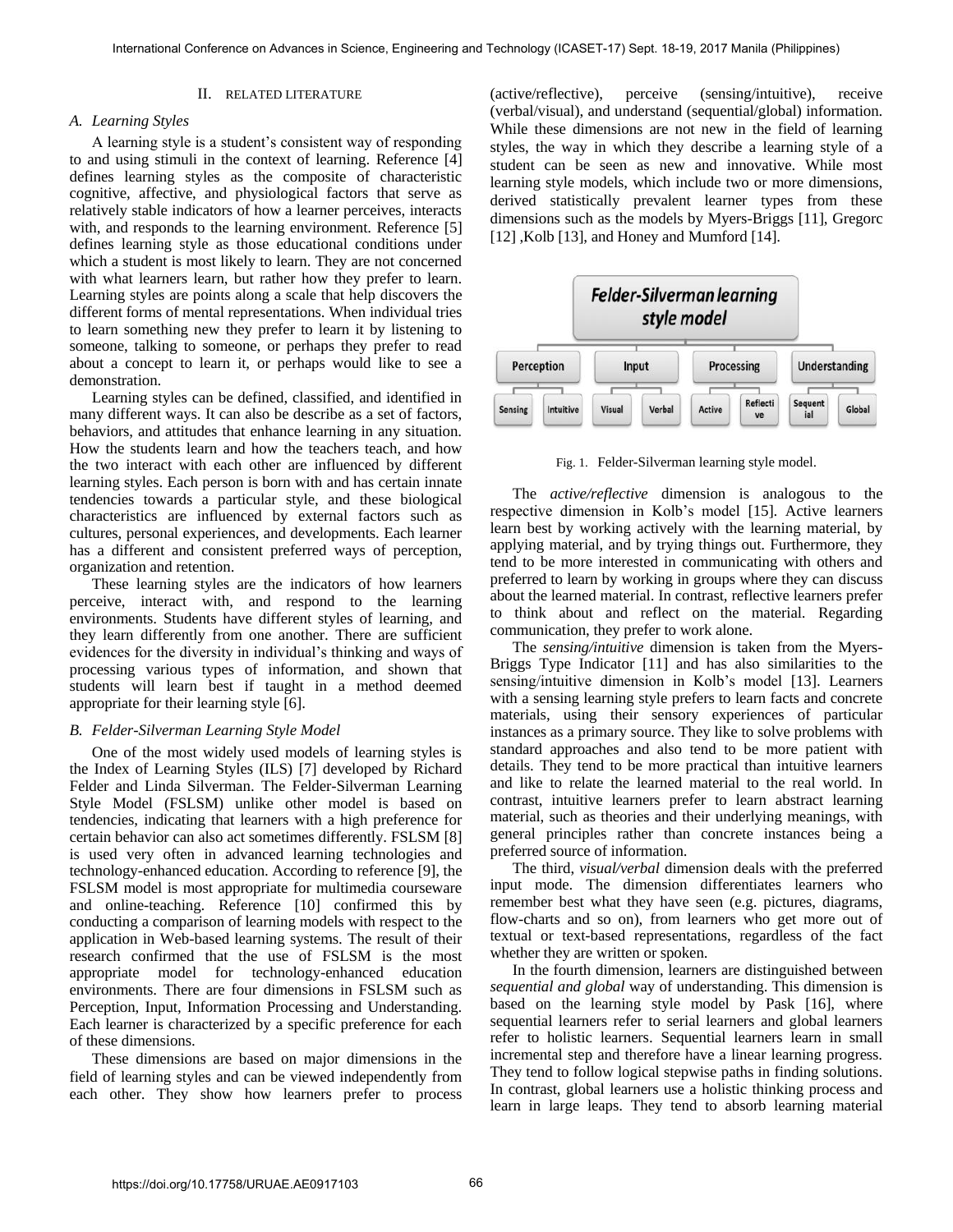almost randomly without seeing connections but after they have learned enough material they suddenly get the whole picture. Because the whole picture is important for global learners, they tend to be more interested in overviews and in a broad knowledge, whereas sequential learners are more interested in details.

# III. METHODOLOGY

# *A. Context, Participants and Learning Style Questionnaire*

The study is based on data sets from Computer Programming 1 course which is taught during the first semester for Computer Technology course in Southern Luzon State University. Aside from traditional classroom setup, the course is supplemented by a Moodle [17] course that is composed of five chapters that includes learning objects ranging from textual, visual, concrete and abstract materials. There are also different exercises that allow students to practice their programming skills. Self-assessment tests were also provided for each chapter overall. Students also were encouraged to use the forums in order to interact and solve problems with other students during the duration of the course. This particular course was selected for the investigation of individual learning styles for it is found to have large number of enrolled students in the Moodle course.

The study used the acquisition of data coming from the LMS database. Specifically, the data from student's logs and activities on the LMS were carefully examined. The student's learning styles that are used in the data sets are obtained by using the Index of Learning Styles (ILS) questionnaires that are provided in the FSLSM. These learning style questionnaires were answered by the students who were previously enrolled and completed the selected course.

A total of five hundred sixty five (565) students were able to fill the ILS questionnaire to determine their learning styles. Each question in the questionnaire was carefully explained to the students and they have been given ample amount of time to answer the questionnaire to avoid contaminating the data. Table 1 shows the learning styles' distribution for all dimensions of the FSLSM without considering the degree of learning style preference.

| <b>Dimension</b> | <b>Learning Style</b> | No. of<br><b>Students</b> | Percentage |
|------------------|-----------------------|---------------------------|------------|
|                  | Active                | 287                       | 50.80%     |
| Processing       | Reflective            | 278                       | 49.20%     |
|                  | Sensing               | 358                       | 63.36%     |
| Perception       | Intuitive             | 207                       | 36.64%     |
|                  | Visual                | 401                       | 70.97%     |
| Input            | Verbal                | 164                       | 29.03%     |
|                  | Sequential            | 289                       | 51.15%     |
| Understanding    | Global                | 276                       | 48.85%     |

TABLE I. DISTRIBUTION OF LEARNING STYLES BASED FROM ILS

# *B. Learning Styles Mapping and Learner's Behavior in LMS*

In this section, a mapping between learning styles and learner's behavior are presented through their relevant interaction logs in the LMS. The goal of this section is to define the features that can be extracted from the LMS logs which correspond to the learning style behavior of the learners. Table 2 provides the lists of the learning style mapping of relevant student's behavior in a LMS.

The features were mapped based from the Felder-Silverman Learning style model [8]. These sets of relevant behaviors were extracted from the LMS database to construct the data sets.

| TABLE II. LEARNING STYLE MAPPING OF RELEVANT STUDENTS' BEHAVIOR |  |
|-----------------------------------------------------------------|--|
|                                                                 |  |

| Learning<br><b>Style</b>                                                       | <b>Relevant Behavior</b>                                                                                                       | <b>Attribute</b><br><b>Name</b> | <b>Attribute</b><br><b>Value</b>         |
|--------------------------------------------------------------------------------|--------------------------------------------------------------------------------------------------------------------------------|---------------------------------|------------------------------------------|
|                                                                                | Post more often in<br>discussion forum                                                                                         | forum_posts                     | no. of posting<br>in forum               |
| Active                                                                         | Perform more self-<br>assessment tests                                                                                         | self_assesment                  | no. of viewed<br>post in forum           |
| Reflective                                                                     | Reading post but rarely<br>posting by themselves                                                                               | forum view                      | no. of viewed<br>post in forum           |
|                                                                                | Prefers learning material<br>in textual form                                                                                   | text materials                  | no. of visits                            |
| Sensing                                                                        | Prefers concrete learning<br>materials (facts, data)                                                                           | concrete materials              | no. of visits                            |
|                                                                                | Prefers examples                                                                                                               | examples                        | no. of visits                            |
| Intuitive                                                                      | Prefers abstract learning<br>material (definition,<br>theories, syntax,<br>flowcharts)                                         | abstract materials              | no. of visits                            |
|                                                                                | Prefers to review answers<br>in graded exercise tests                                                                          | exercises rev                   | no. of<br>attempted<br>answer<br>reviews |
| Visual                                                                         | Prefers learning materials<br>supplemented with<br>pictures, diagrams, graphs                                                  | visual materials                | no. of visits                            |
|                                                                                | Prefers learning materials<br>presented in a video<br>format                                                                   | video materials                 | no. of visits                            |
| Verbal                                                                         | Prefers learning material<br>presented in text or audio                                                                        | text_materials                  | no. of visits                            |
|                                                                                | Post more often in<br>discussion forum                                                                                         | forum_post                      | no. of posting<br>in discussion          |
| Prefers to go through the<br>Sequential<br>course step by step (linear<br>way) |                                                                                                                                | nav_pattern_dist                | sequence of<br>navigational<br>pattern   |
|                                                                                | Prefers overviews,<br>outlines                                                                                                 | course overviews                | no. of visits                            |
| Global                                                                         | Prefers to learn in large<br>leaps by skipping learning<br>material & jumping to<br>more complex materials<br>(non-linear way) | nav_pattern_dist                | sequence of<br>navigational<br>pattern   |

# *C. Data Preprocessing, Transformation and Attribute Value Extraction*

Every logs and activities of all students are recorded in the LMS database. Primarily, LMS such as Moodle provides a module for extraction of user logs and activities for a specific course by exporting to varieties of file formats such as Microsoft Excel (\*.xlsx) file. The table is comprised of data labels such as 'Time', 'User Full Name', 'Affected User', 'Event Context', 'Event Name', 'Description', 'Origin' and 'IP Address'. Data preprocessing phase was performed by reducing the log file which was cleaned by removing all unnecessary data. Interaction logs of each target students were extracted to produce a reduced log file that only contains the data labels of 'User Full Name', 'Event Context', 'Event Name' and 'Type'.

The reduced log file extracted contains 60,158 rows of student logs and activities for the course that were used in classification of individual learning styles in the study. As can be seen in Figure 2, a 'Learning Object Type' field has been created in order to identify as to what type of learning object each particular student interacts with. Identification of learning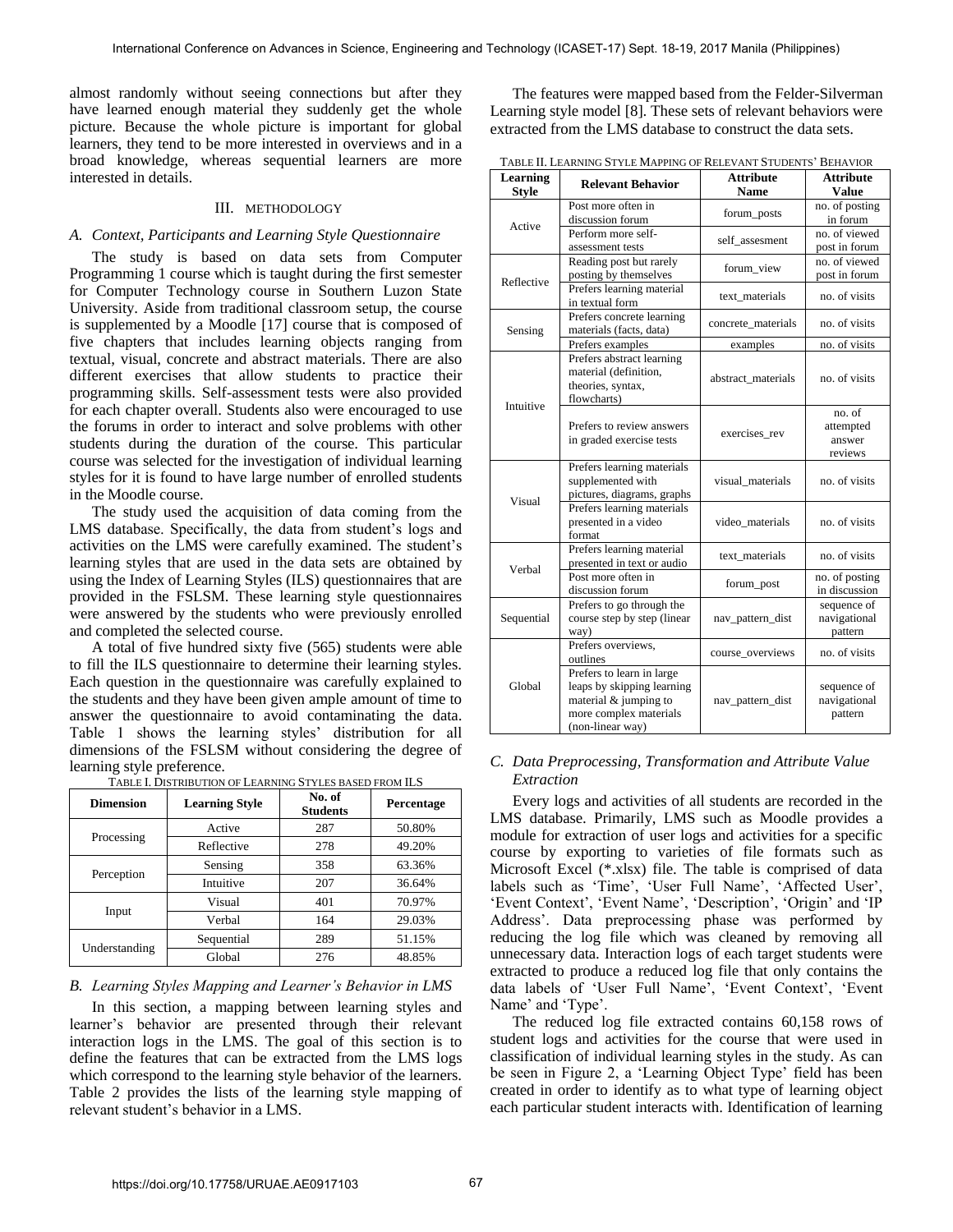object type in the course was also mapped in order to identify as to what kind of learning object each truly represents based on the learning object literature types whether textual learning materials, visual learning materials, abstract learning materials, concrete learning materials and examples. These learning object type identification are evaluated by educational experts. It is necessary to distinguish these learning object types in order to effectively create data sets in inferring student's learning styles.

| User full name  | $\overline{X}$ Event context               | ۰ | <b>Event name</b>     | $\mathbf{v}$ | <b>Learning Object Type</b> | $\mathbf{v}$ |
|-----------------|--------------------------------------------|---|-----------------------|--------------|-----------------------------|--------------|
| Beneluz Abustan | Page: Chapter 1 Overview                   |   | Course module viewed  |              | course overviews            |              |
| Beneluz Abustan | Page: C++ Terminology                      |   | Course module viewed  |              | abstract materials          |              |
| Beneluz Abustan | <b>Page: Assignment Statements</b>         |   | Course module viewed  |              | text materials              |              |
| Beneluz Abustan | Page: Assignment Statements                |   | Course module viewed  |              | text materials              |              |
| Beneluz Abustan | Page: Literals                             |   | Course module viewed  |              | text materials              |              |
| Beneluz Abustan | Page: Literals                             |   | Course module viewed  |              | text materials              |              |
| Beneluz Abustan | Page: Naming Constants                     |   | Course module viewed  |              | text materials              |              |
| Beneluz Abustan | Page: Arithmetic Operators and Expressions |   | Course module viewed  |              | text materials              |              |
| Beneluz Abustan | Page: Arithmetic Operators and Expressions |   | Course module viewed  |              | text materials              |              |
| Beneluz Abustan | Page: Type Casting                         |   | Course module viewed  |              | text materials              |              |
| Beneluz Abustan | Page: Output Using cout                    |   | Course module viewed  |              | visual materials            |              |
| Beneluz Abustan | Page: New Lines in Output                  |   | Course module viewed  |              | visual_materials            |              |
| Beneluz Abustan | Page: Input using cin                      |   | Course module viewed  |              | video materials             |              |
| Beneluz Abustan | Quiz: Exercise 1                           |   | Quiz attempt reviewed |              | exercises rev               |              |
| Beneluz Abustan | Quiz: Exercise 1                           |   | Quiz attempt reviewed |              | exercises rev               |              |

Fig. 2. Reduced log data for the Computer Programming 1 (Moodle) Course

The next phase in the construction of the data sets is data transformation. The reduced log data in Microsoft Excel format is transformed and converted to a Microsoft Access file (\*.accdb) format in order to easily aggregate the total number of interaction a particular learner to each learning objects. An aggregate SQL statement commands was used to extract the needed values for data mining and analysis. Derived variables was extracted through calculating and accumulating variable data such as number of visits, number of posts, and number of exercises review answer review attempts, and number of completed assessment test to name a few.

Figure 3 illustrates an example result of aggregated data for a particular learning using SQL queries.

| File.<br>Home<br>Create                                                                                    | <b>External Data</b> | Database Tools                                                                                                         |                                                                                                                           |                                                         |                                                            |                                          |
|------------------------------------------------------------------------------------------------------------|----------------------|------------------------------------------------------------------------------------------------------------------------|---------------------------------------------------------------------------------------------------------------------------|---------------------------------------------------------|------------------------------------------------------------|------------------------------------------|
| & Cut<br>m.<br>ا ا<br><b>Ra</b> Copy<br>Paste<br>View<br>Format Painter<br>×<br>Clipboard<br>Views:<br>74. | Filter:              | Vs Selection -<br>2. Ascending<br>Descending Vill Advanced -<br><b>So Remove Sort V Toggle Filter</b><br>Sort & Filter | $\Sigma$ Totals<br>mi <sup>2</sup> New<br>ø<br>=B Save<br>Spelling<br>Refresh<br>X Delete - INMore -<br>$AH =$<br>Records | Replace<br>Ä<br>= Go To +<br>Find<br>& Select =<br>Find | Calibri<br>$-11$<br>$B$ $I$<br>U<br><b>Text Formatting</b> | • 三 三                                    |
| All Access Objects                                                                                         | $\odot$ $\alpha$     | ria.<br>Query By User Full Name                                                                                        |                                                                                                                           |                                                         |                                                            |                                          |
| Search                                                                                                     | Þ                    | User_full_name                                                                                                         | ×                                                                                                                         | Type<br>÷                                               | Number of interactions                                     |                                          |
| Tables                                                                                                     | $\hat{\mathbf{x}}$   | Beneluz Abustan                                                                                                        | abstract materials                                                                                                        |                                                         |                                                            | 12                                       |
| tbl_logs                                                                                                   |                      | Beneluz Abustan                                                                                                        | concrete materials                                                                                                        |                                                         |                                                            | $\overline{\phantom{a}}$                 |
| <b>Queries</b>                                                                                             | $\frac{1}{2}$        | Beneluz Abustan                                                                                                        | course overviews                                                                                                          |                                                         |                                                            | $\overline{\mathbf{3}}$                  |
| ₫<br>Query By ALL Users                                                                                    |                      | Beneluz Abustan                                                                                                        | examples                                                                                                                  |                                                         |                                                            | $\frac{4}{7}$                            |
|                                                                                                            |                      | Beneluz Abustan                                                                                                        | exercises                                                                                                                 |                                                         |                                                            |                                          |
| 卓<br>Query By Types                                                                                        |                      | Beneluz Abustan                                                                                                        | forum post                                                                                                                |                                                         |                                                            |                                          |
| Query By User Full Name                                                                                    |                      | Beneluz Abustan                                                                                                        | forum view                                                                                                                |                                                         |                                                            |                                          |
|                                                                                                            |                      | Beneluz Abustan                                                                                                        | self assessment                                                                                                           |                                                         |                                                            |                                          |
|                                                                                                            |                      | <b>Beneluz Abustan</b>                                                                                                 | text materials                                                                                                            |                                                         |                                                            | $\frac{1}{2}$<br>$\frac{1}{27}$          |
|                                                                                                            |                      | <b>Beneluz Abustan</b>                                                                                                 | video materials                                                                                                           |                                                         |                                                            | $\begin{array}{c}\n9 \\ 11\n\end{array}$ |
|                                                                                                            |                      | <b>Beneluz Abustan</b>                                                                                                 | visual materials                                                                                                          |                                                         |                                                            |                                          |

## Fig. 3. Aggregated number of interaction of learner to a learning object

The final phase in the construction of data sets is to arrange the derived values of number of interactions of the students to a specific learning object. It was arranged and categorized based from the learning behavior pattern mapping in Table 2. An excerpt of final data set construction is depicted in Figure 4. Additional data field was created to accommodate the reported learning styles of each student based from their answers from ILS questionnaire.

The results of the questionnaire served as the class labels of each student in terms of their learning styles for each learning style dimensions. The final data sets were used in data mining.

|                | No. Student                      | forum post | forum view     | self assesment | text materials | <b>PROCESSING</b> |
|----------------|----------------------------------|------------|----------------|----------------|----------------|-------------------|
|                | <b>ABUSTAN, BENELUZ</b>          |            |                | 8              | 27             | <b>ACTIVE</b>     |
| $\overline{2}$ | <b>ABUAN, SIDNEY JANE</b>        | 11         | 6              | 3              | o              | <b>REFLECTIVE</b> |
| 3              | ABULAR, MA, FREDA MAE            | 21         | 10             | 7              | 29             | <b>ACTIVE</b>     |
| 4              | <b>ABULENCIA, APPLE GEM</b>      | 9          | $\overline{2}$ | $\mathbf{R}$   |                | <b>ACTIVE</b>     |
| 5              | <b>ABUSTAN, AUDREY CASSIE</b>    | 4          | 3              | 8              | 17             | <b>ACTIVE</b>     |
| 6              | <b>ACERO, CHANTREA FELICHE</b>   | 15         | 11             | $\mathbf 0$    | 14             | <b>ACTIVE</b>     |
| 7              | <b>ADAO, ANTONETTE</b>           | 22         | 0              | 6              | 4              | <b>ACTIVE</b>     |
| 8              | <b>AGUILA, ELAINE</b>            | $\Omega$   | 6              | $\mathbf 0$    |                | <b>REFLECTIVE</b> |
| q              | ALCANTARA, CHRISTINE JADE        | 9          |                | 8              |                | <b>ACTIVE</b>     |
| 10             | ALCANTARA, GABRIEL EMMANUEL      | 12         | 5              | 3              | 22             | <b>REFLECTIVE</b> |
| 11             | <b>ALCANTARA, RHEALENE</b>       | 6          | 11             | $\overline{2}$ |                | <b>REFLECTIVE</b> |
| 12             | ALCOREZA, RONALD                 | 5          | 12             | 1              | 38             | <b>REFLECTIVE</b> |
|                | <b>13 ALFONSO, ELDRICH CLARK</b> | 14         | 16             | o              | 19             | <b>REFLECTIVE</b> |

Fig. 4. Excerpt of final data set construction (Processing Dimension)

#### *D. Feature Selection*

To determine the best features or attributes for determining the learning styles of the students in each dimension, attribute selection was used. Filtering method using Information Gain attribute evaluation was selected. The objective of feature selection technique testing is to empirically confirm and improve the classification performance of the predictors, providing faster and more cost-effective predictors, and providing a better understanding of the underlying process that generated the data. By applying attribute selection, significant predictors were extracted from each mapped attributes for each learning style dimensions. Summary of feature selection results can be seen in Table 3.

TABLE III. RESULTS OF FEATURE SELECTION FOR EACH FSLSM ATTRIBUTES

| <b>Information Gain Attribute Evaluation</b> |                      |                          |  |  |  |
|----------------------------------------------|----------------------|--------------------------|--|--|--|
| <b>Processing Dimension Attributes</b>       | Rank<br><b>Value</b> | Significant?<br>(yes/no) |  |  |  |
| forum_view                                   | 0.449                | yes                      |  |  |  |
| self assessment                              | 0.338                | yes                      |  |  |  |
| forum posts                                  | 0.267                | yes                      |  |  |  |
| textual_materials                            | $\Omega$             | no                       |  |  |  |
| <b>Perception Dimension Attributes</b>       | Rank<br>Value        | Significant?<br>(yes/no) |  |  |  |
| concrete_materials                           | 0.345                | yes                      |  |  |  |
| exercises_rev                                | 0.234                | yes                      |  |  |  |
| examples                                     | 0.108                | yes                      |  |  |  |
| abstract_materials                           | 0.096                | yes                      |  |  |  |
| <b>Input Dimension Attributes</b>            | Rank<br>Value        | Significant?<br>(yes/no) |  |  |  |
| video_materials                              | 0.383                | yes                      |  |  |  |
| visual materials                             | 0.270                | yes                      |  |  |  |
| forum_posts                                  | 0                    | no                       |  |  |  |
| textual materials                            | $\Omega$             | no                       |  |  |  |
| <b>Understanding Dimension</b>               | Rank                 | Significant?             |  |  |  |
| <b>Attributes</b>                            | Value                | (yes/no)                 |  |  |  |
| course_overview                              | 0.297                | yes                      |  |  |  |
| nav_pattern_dist                             | 0.045                | yes                      |  |  |  |

Based from the results in Table 3, eleven (11) attribute have been found to be significant in inferring learning styles in LMS.

#### *E. Pattern Discovery*

 In this phase, different classification data mining techniques was applied to the derived data sets. This was needed in order to identify meaningful results from outcomes of the data mining. An open-source data mining software package such as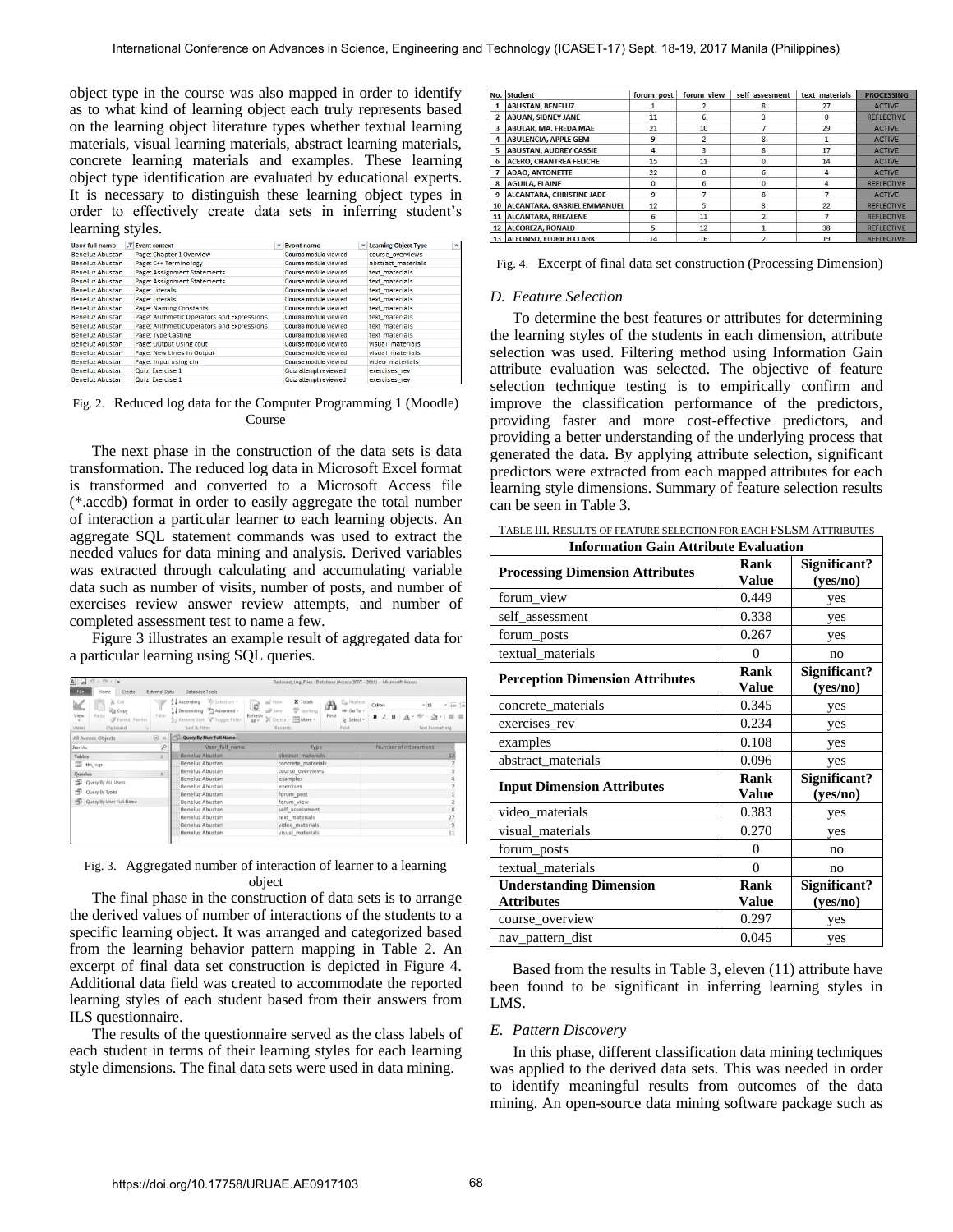the Waikato Environment for Knowledge Analysis (WEKA) [18] was used to perform data analysis on the derived datasets to discover the most accurate classification model that will be used for the future development of an adaptive LMS for different learning styles. The learning algorithms implemented in WEKA are Neural Network, Naïve Bayes [19], PART and J48 Decision tree classifier [20]. A 10-fold cross validation was used to evaluate the classifier.

# *F. Evaluation*

One of evaluation measure of classification quality in data mining is the Cohen's Kappa Equivalent. It is a coefficient which measures the inter-rater agreement for qualitative categorical items. The measurement was applied to also measure the classification accuracy when performing classification in data mining. Kappa statistics [21] was used to assess the accuracy of any particular measuring cases. Cohen's kappa equivalent values are shown in Table 4.

| <b>Kappa Score</b> | Equivalent  |
|--------------------|-------------|
| $0.81 - 1.00$      | Perfect     |
| $0.61 - 0.80$      | Substantial |
| $0.41 - 0.60$      | Moderate    |
| $0.21 - 0.40$      | Slight      |
| $\leq$ 0           | None        |

# IV. RESULTS AND DISCUSSIONS

 To empirically investigate the performance of the classifiers on the extracted data set, algorithms such as Neural Network, Naïve Bayes, PART and J48 Decision Tree are selected. Classification performances are tested on all four dimensions of the FSLSM. The results of the tests are shown in Table 5 and are summarized based on correctly and incorrectly classified instances including Kappa statistics.

 Based on the comparative classification performance of different classification techniques, J48 decision tree classifier obtained the highest accuracy with an average of 87.56% collectively for all dimension. The Neural Network, Naïve Bayes and PART yield a collective average accuracy across all learning dimension of 84.58%, 83.22% and 87.22% respectively. Average Kappa Score from the J48 decision tree classifier attained a value of around 0.7205 which shows that the accuracy of classification is 'Substantial'.

| TABLE 5. COMPARATIVE PERFORMANCE RESULTS OF      |
|--------------------------------------------------|
| <b>CLASSIFICATION USING DIFFERENT TECHNIQUES</b> |

| <b>Processing Dimension (Active/Reflective)</b>                                              |                                 |                              |             |            |  |  |  |
|----------------------------------------------------------------------------------------------|---------------------------------|------------------------------|-------------|------------|--|--|--|
|                                                                                              | <b>Neural</b><br><b>Network</b> | <b>Naïve</b><br><b>Baves</b> | <b>PART</b> | <b>J48</b> |  |  |  |
| Correctly<br><b>Classified</b><br><b>Instances</b>                                           | 88.16%                          | 89.34%                       | 92.25%      | 92.30%     |  |  |  |
| <b>Incorrectly</b><br><b>Classified</b><br><b>Instances</b>                                  | 11.83%                          | 10.65%                       | 7.75%       | 7.69%      |  |  |  |
| Kappa<br><b>Statistics</b>                                                                   | 0.762                           | 0.786                        | 0.842       | 0.845      |  |  |  |
| <b>Perception Dimension (Sensing/Intuitive)</b>                                              |                                 |                              |             |            |  |  |  |
| <b>Naïve</b><br><b>Neural</b><br><b>PART</b><br><b>J48</b><br><b>Network</b><br><b>Baves</b> |                                 |                              |             |            |  |  |  |

| Correctly<br><b>Classified</b>                              | 83.40%                          | 82.40%                                 | 88.00%                                             | 89.20%     |
|-------------------------------------------------------------|---------------------------------|----------------------------------------|----------------------------------------------------|------------|
| <b>Instances</b><br><b>Incorrectly</b>                      |                                 |                                        |                                                    |            |
| <b>Classified</b><br><b>Instances</b>                       | 16.60%                          | 17.60%                                 | 12.00%                                             | 10.80%     |
| <b>Kappa</b><br><b>Statistics</b>                           | 0.583                           | 0.587                                  | 0.694                                              | 0.724      |
|                                                             |                                 | <b>Input Dimension (Visual/Verbal)</b> |                                                    |            |
|                                                             | <b>Neural</b><br><b>Network</b> | <b>Naïve</b><br><b>Bayes</b>           | <b>PART</b>                                        | <b>J48</b> |
| Correctly<br><b>Classified</b><br><b>Instances</b>          | 85.20%                          | 85.60%                                 | 85.95%                                             | 85.99%     |
| <b>Incorrectly</b><br><b>Classified</b><br><b>Instances</b> | 14.79%                          | 14.39%                                 | 14.05%                                             | 14.00%     |
| Kappa<br><b>Statistics</b>                                  | 0.612                           | 0.624                                  | 0.651                                              | 0.660      |
|                                                             |                                 |                                        | <b>Understanding Dimension (Sequential/Global)</b> |            |
|                                                             | <b>Neural</b><br><b>Network</b> | <b>Naïve</b><br><b>Bayes</b>           | <b>PART</b>                                        | <b>J48</b> |
| Correctly<br><b>Classified</b><br><b>Instances</b>          | 81.56%                          | 75.55%                                 | 82.70%                                             | 82.76%     |
| <b>Incorrectly</b><br><b>Classified</b><br><b>Instances</b> | 18.43%                          | 24.44%                                 | 17.30%                                             | 17.23      |
| Kappa<br><b>Statistics</b>                                  | 0.630                           | 0.512                                  | 0.651                                              | 0.653      |

#### V. CONCLUSIONS AND FUTURE RESEARCH

This paper is part of an initial stage of the study and is still an on-going research that involves detection of learning styles that classifies student based from their behavior on a Moodle course according to Felder-Silverman Learning Style Model. The selected model is implemented on increased datasets of 565 students enrolled in Computer Programming 1 course in Southern Luzon State University in the Philippines. The results show that the efficiency of classification by means of J48 classification algorithm had the highest average accuracy in terms of correctly classified instances at 87.56%.

In current popular Learning Management Systems, no functions or features are currently available to automatically identify students' individual learning styles that are based from their relative behaviors. This study can be a basis for educators that students' have varied behavior and learning styles. Moreover, this study gives hints to educators to design appropriate course contents that matches the student's learning styles to optimize the learning process.

For future work, the researcher will propose to extend the capability of Learning Management System to adapt its course content to match the learning style of students to respond immediately to their needs based from the model. Also, experimentally apply the adaptive system to test the relationship between learning styles and academic performance.

## ACKNOWLEDGMENT

The researcher is deeply grateful to the College of Industrial Technology of Southern Luzon State University which is responsible for the management of the Learning Management